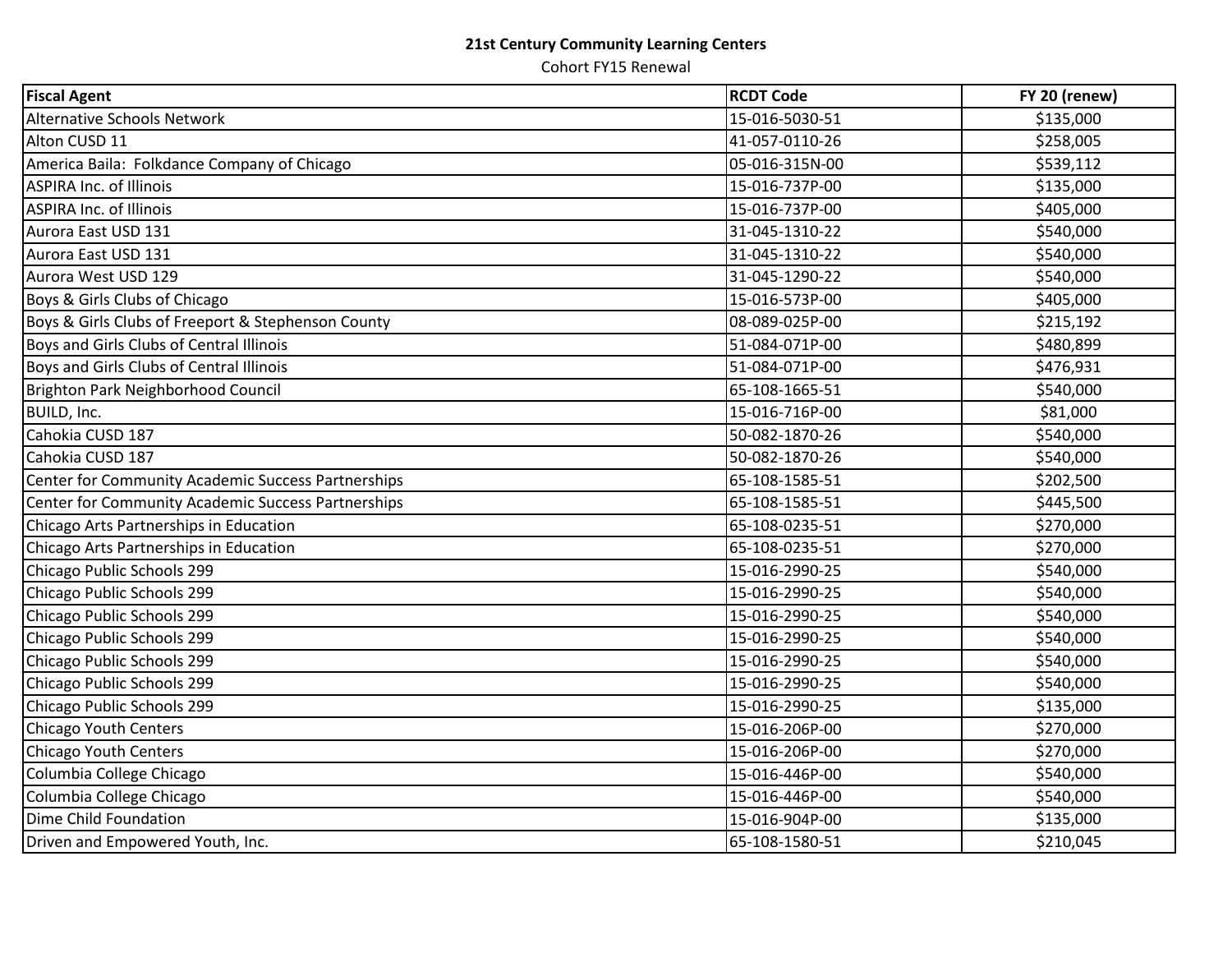## **21st Century Community Learning Centers**

Cohort FY15 Renewal

| <b>Fiscal Agent</b>                        | <b>RCDT Code</b> | FY 20 (renew) |
|--------------------------------------------|------------------|---------------|
| Driven and Empowered Youth, Inc.           | 65-108-1580-51   | \$315,000     |
| East Richland CUSD 1                       | 12-080-0010-26   | \$315,000     |
| East St. Louis SD 189                      | 50-082-1890-22   | \$540,000     |
| Egyptian CUSD 5                            | 30-002-0050-26   | \$135,000     |
| <b>Enlace Chicago</b>                      | 65-108-9335-51   | \$450,000     |
| <b>Enlace Chicago</b>                      | 65-108-9335-51   | \$450,000     |
| <b>Family Focus</b>                        | 65-108-5520-51   | \$540,000     |
| <b>Family Focus</b>                        | 65-108-5520-51   | \$540,000     |
| <b>Family Focus</b>                        | 65-108-5520-51   | \$540,000     |
| Frida Kahlo Community Organization         | 15-016-317N-00   | \$404,869     |
| Frida Kahlo Community Organization         | 15-016-317N-00   | \$404,869     |
| <b>Gads Hill Center</b>                    | 15-016-587P-00   | \$135,000     |
| Gary Comer Youth Center                    | 15-016-349N-00   | \$135,000     |
| Illinois Alliance of Boys & Girls Clubs    | 51-084-109P-00   | \$540,000     |
| Illinois Alliance of Boys & Girls Clubs    | 51-084-109P-00   | \$540,000     |
| Illinois Alliance of Boys & Girls Clubs    | 51-084-109P-00   | \$465,750     |
| Madison CUSD 12                            | 41-057-0120-26   | \$123,341     |
| Meridian CUSD 101                          | 30-077-1010-26   | \$270,000     |
| <b>Metropolitan Family Services</b>        | 15-016-191P-00   | \$540,000     |
| <b>Metropolitan Family Services</b>        | 15-016-191P-00   | \$540,000     |
| Mount Vernon School District 80            | 13-041-0800-02   | \$270,000     |
| National Museum of Mexican Art             | 65-108-0240-51   | \$540,000     |
| <b>NICASA</b>                              | 34-049-020P-00   | \$90,000      |
| Northeastern Illinois University           | 15-016-5405-51   | \$236,250     |
| Northeastern Illinois University           | 15-016-5405-51   | \$405,000     |
| Park Forest-Chicago Heights SD 163         | 07-016-1630-02   | \$540,000     |
| <b>Project Success of Vermilion County</b> | 65-108-9765-51   | \$382,500     |
| Project Success of Vermilion County        | 65-108-9765-51   | \$207,000     |
| Quincy School District 172                 | 01-001-1720-22   | \$269,655     |
| Regional Office of Education 33            | 33-000-0000-00   | \$225,000     |
| Regional Office of Education 28            | 28-000-0000-00   | \$499,090     |
| Regional Office of Education 28            | 28-000-0000-00   | \$535,354     |
| Regional Office of Education 49            | 49-000-0000-00   | \$135,000     |